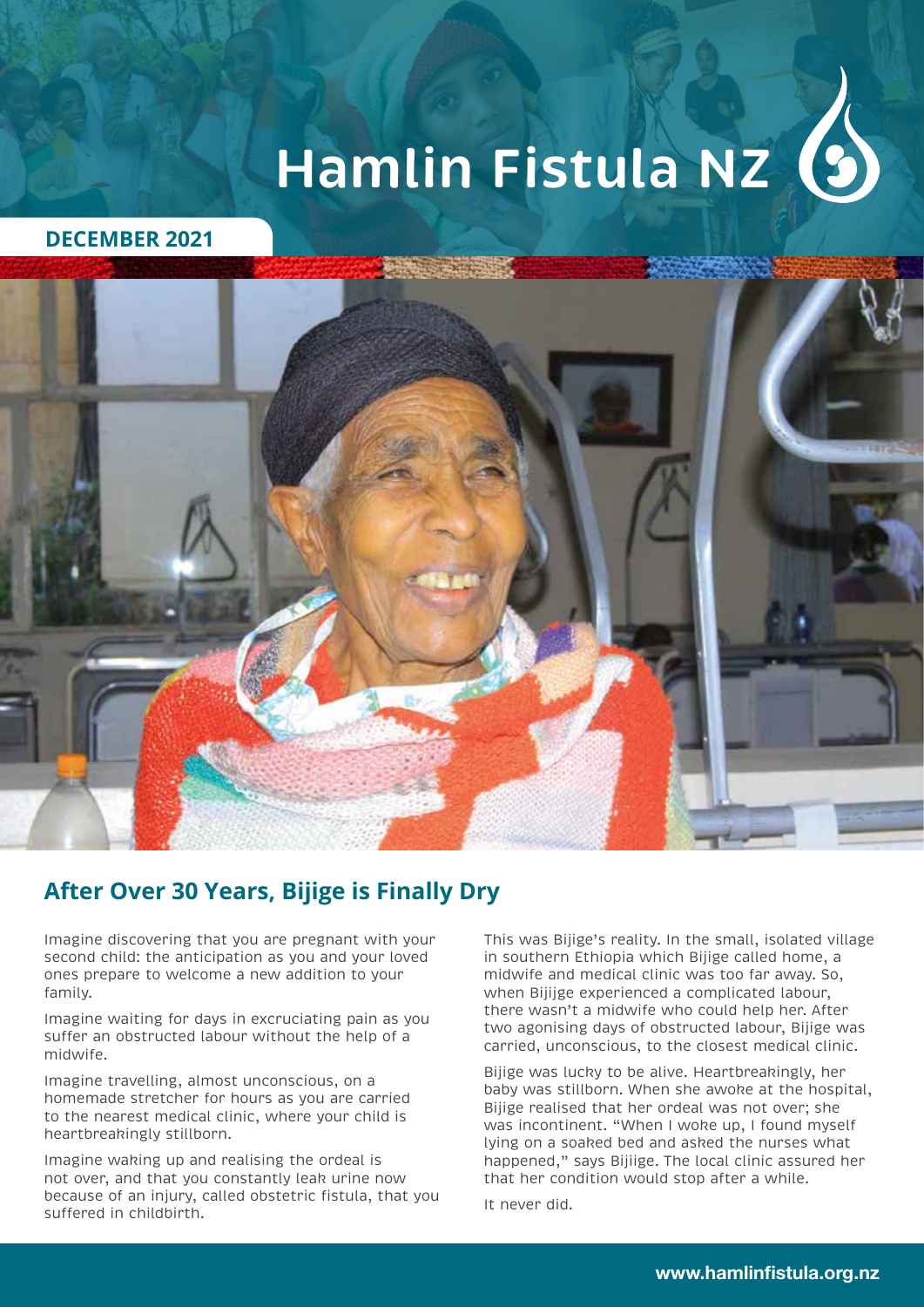

#### **Preventing fistula, a devastating childbirth injury**

Obstetric fistula is one of the worst things that can happen to a woman or girl. It is a hole between the birth canal and the bladder or rectum and leaves the patient leaking urine or faeces – sometimes both. This internal injury is caused when a woman experiences a difficult or obstructed labour without any medical help. In places like Ethiopia, over 70% of rural women end up giving birth without a medical professional's help – as a result, an estimated 31,000 women in Ethiopia are currently suffering from the indignity and trauma of fistula.

Still, there is hope for millions of women in Ethiopia: the devastation of fistula is preventable. A skilled midwife is able to detect any abnormalities, escalate care in a timely manner, and drastically minimise the likelihood of obstructed labour. Dr Catherine Hamlin understood that the key to eradicating fistula lay in prevention; that's why she established the Hamlin College of Midwives in 2007.

Hamlin Midwives are delivering thousands of babies and preventing the same childbirth injuries that Bijige needlessly suffered.

#### **The reality of fistula**

For almost 40 excruciating years, Bijige was incontinent. "I returned home with a heavy heart and grief. Day in, day out, my situation never changed at all. Urine flows uncontrollably while I walk, sit and sleep," says Bijige. The impact of her fistula went beyond her physical injury; her husband left her, and she had to move back to her father's home and raise her daughter alone. Because of her incontinence, Bijige was cut off from her community.

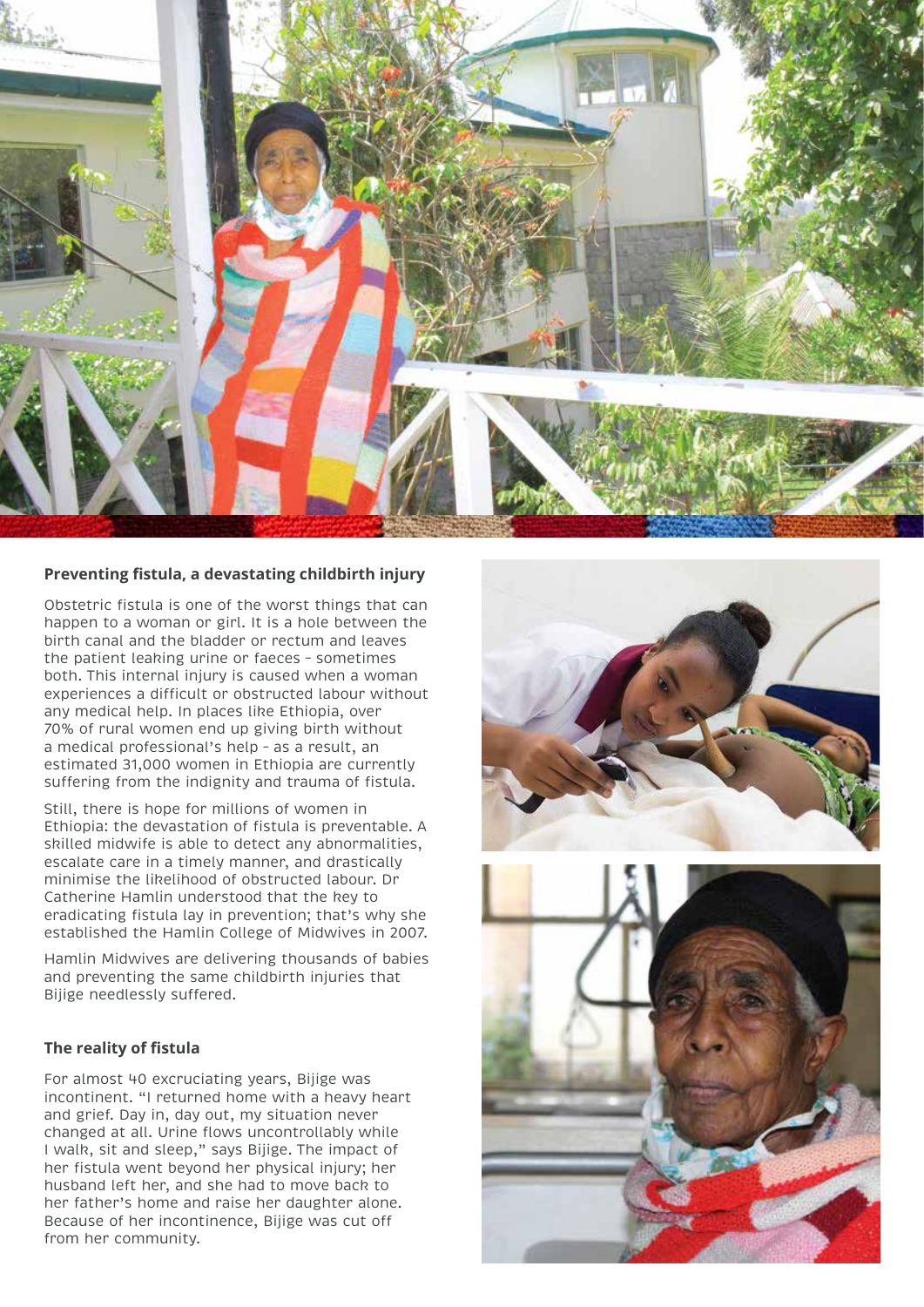

"I felt ashamed of myself and wished I could die, rather than live in such agony," recalls Bijige.

"Because of this injury, I never even attended my daughter's wedding properly. I was completely dependent on my father and my daughter. Throughout that time, I started to believe that I would live with it forever and became completely hopeless."

#### **A cure for Bijige**

Depressed and isolated, Bijige had given up hope of a cure for her fistula injury after three decades of suffering – until she learnt of Hamlin Fistula Ethiopia. When she arrived at Hamlin's Addis Ababa Fistula Hospital, Bijige was embraced with open arms and respect.

"I am inside this beautiful hospital with loveable staff who give unconditional love and care for every one of us. I just regret that I didn't know about the hospital earlier," reflects Bijige.

The surgery to repair the fistula injury that had grieved Bijige for decades, took only a few hours. One week after her fistula-repair surgery, Bijige was ready to be discharged.

For the first time in nearly 40 years, Bijige was dry.

**"Although I am an old woman and close to my grave, my cure means a lot to me. I will live the rest of my life without being anguished, ashamed and depressed. I thank God and every single one of you here at the hospital for letting me see the impossible become possible. You are life givers," exclaims Bijige.** 



**We can prevent fistula**

"Midwifery I believe is the answer – to put a well-trained midwife in every village would soon eradicate obstetric fistula."

– Dr Catherine Hamlin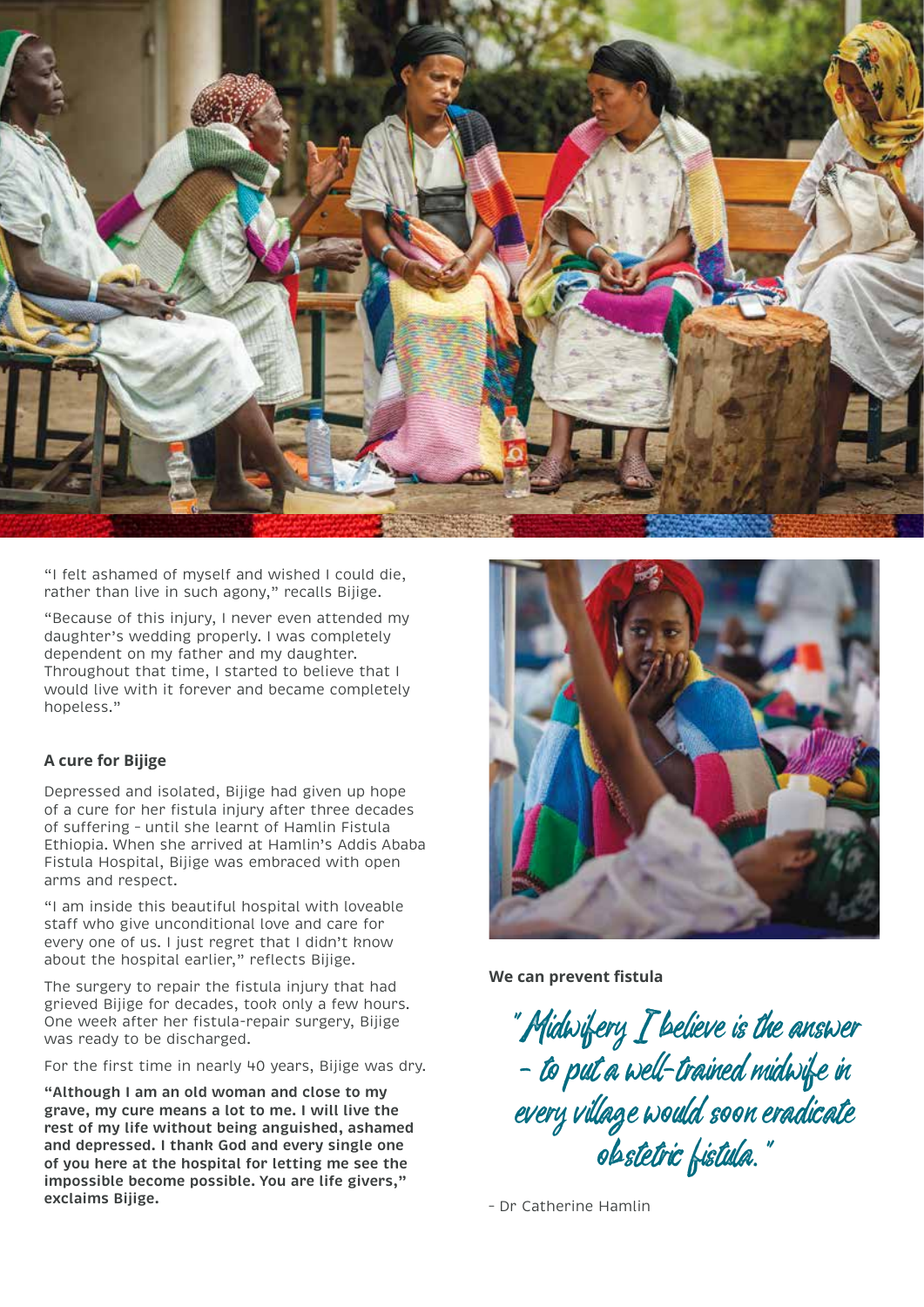## **THE HAMLIN MODEL OF CARE**

## **Hamlin Fistula - Celebrating a Year of Impact**

#### **Thank you to all of our regular supporters. YOU are amazing!**

You are helping to change lives every day. Donors like you ensure surgeons and midwives are equipped to offer life changing services and support free of charge to any patient in need, to ensure a safe labour and birth.

You are part of a committed community of people who are all determined to prevent obstetric fistula and restore women's dignity.



### **Prevent**

To really prevent fistula requires one main thing – the education and deployment of midwives, making quality maternity care accessible for every woman in Ethiopia.

#### **Because of your support, Hamlin midwives provided safe, fistula -free birth for 22,344 mothers and babies.**

Together, we equipped 52 Hamlin Midwifery Centres in remote rural areas this last year, enabling Hamlin midwives to provide expert antenatal, labour, post-natal care, well-child care and family planning to women in rural Ethiopia.

Since 2007, the Hamlin College of Midwives has graduated 195 midwives who are making a significant impact in rural communities, reducing fistulas and providing quality maternal health care. There are another 95 women currently completing their Bachelor of Science in Midwifery degree at the College.

**Prevention is cornerstone of our vision: ensuring that women in Ethiopia have access to qualified midwives so they no longer suffer for days on end with an obstructed labour that could end in a life-altering fistula.**

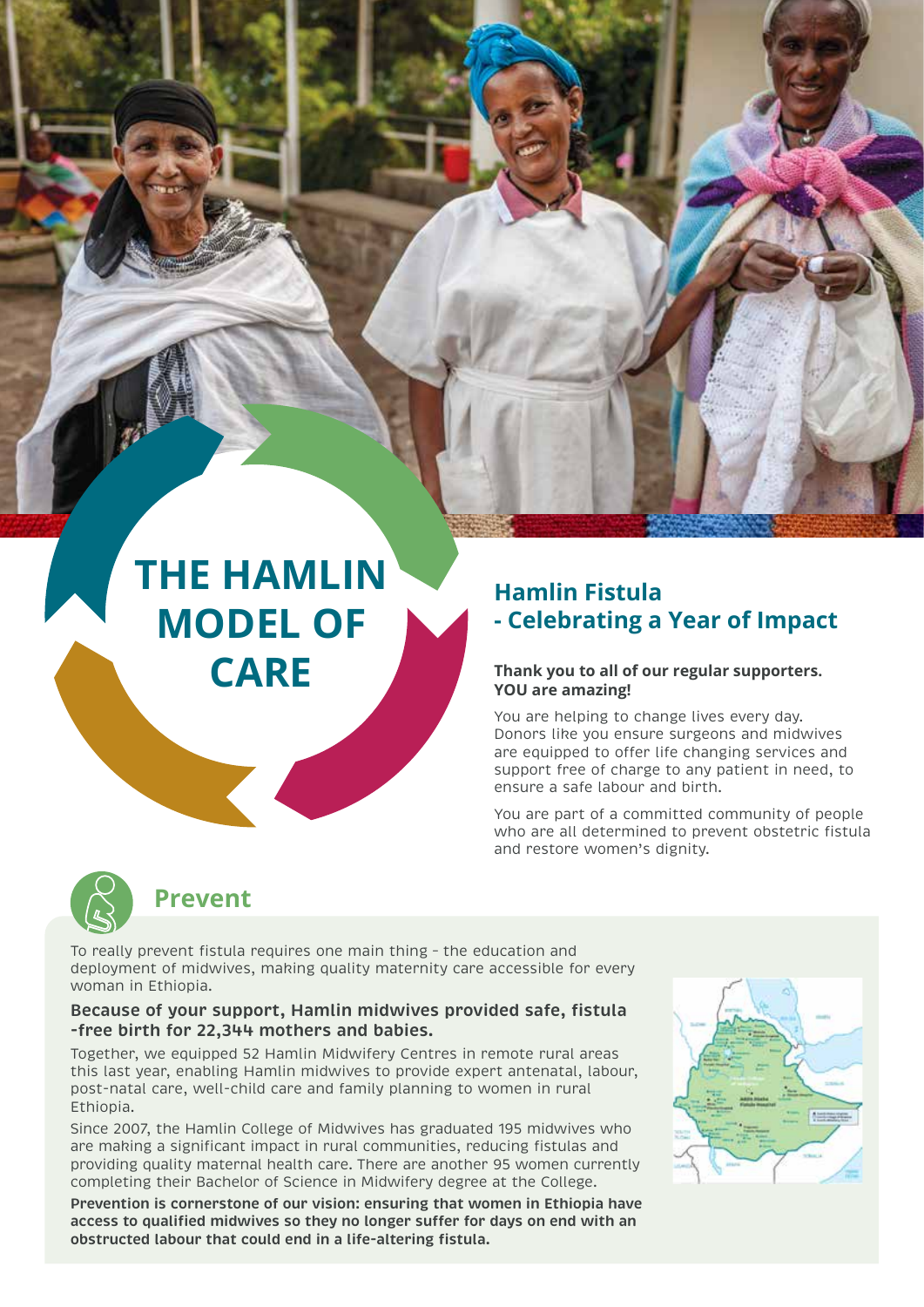

#### **Record treatment impact at Hamlin fistula hospitals, made possible by you.**

The Hamlin clinical team is globally renowned for its treatment technique. Surgeons from all over the world have trained at Hamlin to learn this acclaimed best practice for fistula surgery.

In addition to Hamlin's Addis Ababa Fistula Hospital, Hamlin has five regional fistula hospitals across Ethiopia to ensure access for women in remote areas.

Treatment results so far this year are very encouraging. Hamlin's medical team continues to meet and exceed all treatment targets as momentum to reach all women with fistula gains pace.

**Hamlin's Patient Identification Program to find women living with historical fistula injuries recommenced at the end of January – as a result, outpatient numbers and surgeries increased. Hamlin's surgical team operated on 1,508 women in the twelve months from July 2020 to June 2021.**

We are extremely proud of the significant progress made this year, especially given the impact of COVID-19 on patient flow. The Hamlin clinical team's unwavering determination to continue Dr Catherine Hamlin's work is an inspiration.

**Patient treatment at Hamlin Fistula Ethiopia is only possible thanks to you, our supporters. Thank you.**



## **Rehabilitate**

**For so many women, the damage done by fistula requires treatment beyond the first fistula surgery. The physical and mental scars can only be healed in a supportive environment close to medical supervision.**

Surgery is just the beginning of the long road to recovery from this childbirth injury.

The Hamlin Model of Care ensures the treatment for women with a fistula is also focused on restoring dignity. Patients coming to Hamlin Fistula Ethiopia receive a customised program that includes physiotherapy, counselling, and socialisation to rebuild trust in people and positive integration into community.

**Thanks to your support, 698 women received psychological therapy, helping to restore self-esteem and a sense of belonging. A further 318 women received physiotherapy pre and post operation, and 23 women received intensive rehabilitation for nerve damage causing drop foot.**





Because of supporters like you, women are equipped with the opportunity to have a happy future full of family, societal inclusion, the ability to earn a living, without enduring the indignity of a lifelong fistula injury.

All patients have access to numeracy and literacy classes, to help them thrive in their new life after treatment. For women at Hamlin's Desta Mender, the training extends to a range of agriculture and animal husbandry skills, childcare qualifications and business management training. In some cases, this also includes start up grants to establish their own business, enabling these women to generate an income. It enables them not only to survive but to thrive.

**This year you helped 516 women achieve vocational skills in market gardening, poultry farming, pottery, hospitality and catering, entrepreneurship – empowering them to become independent and self-sufficient through being provided with the support and resources to generate income for themselves and their families.**





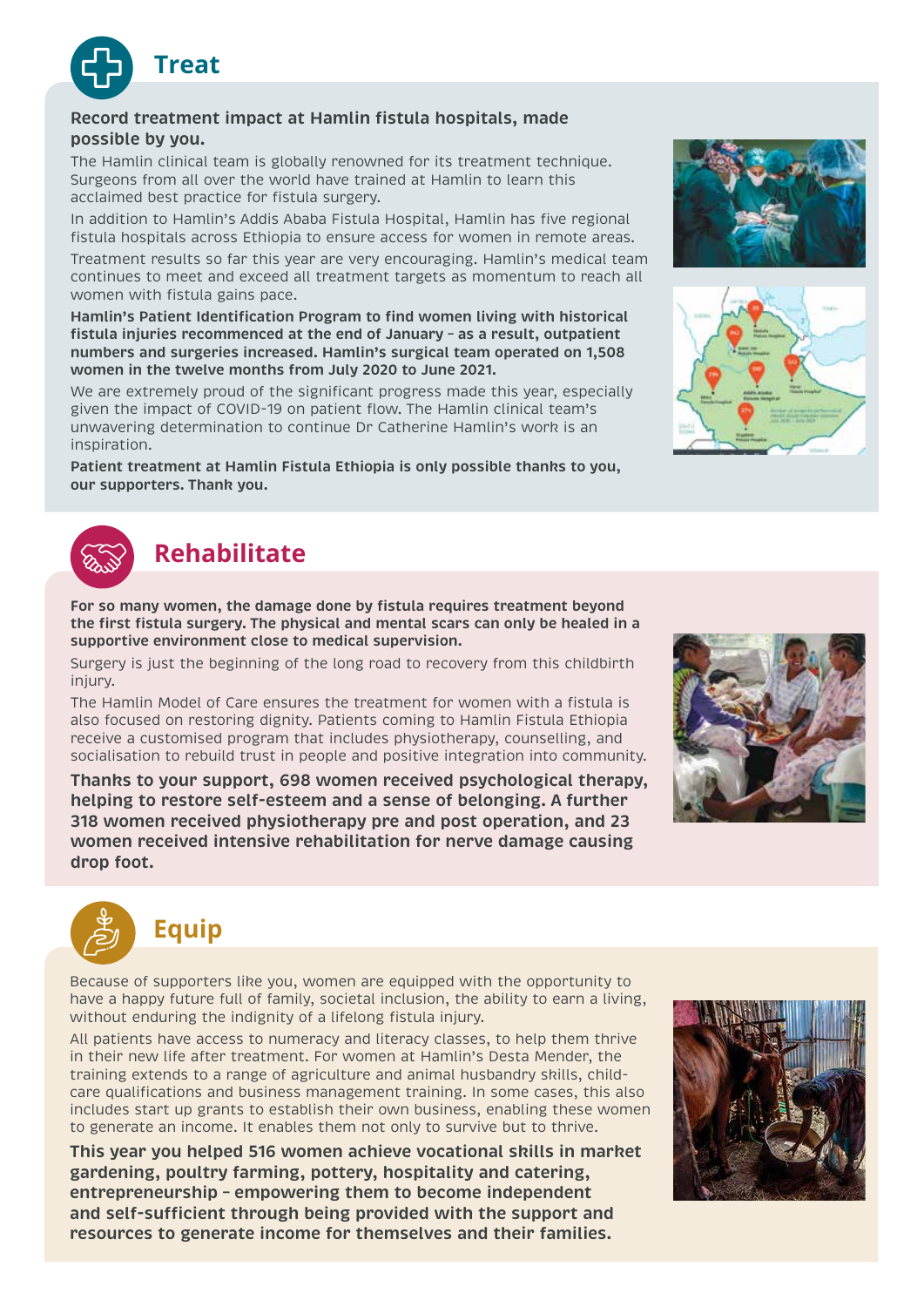

## Hamlin Midwife Tizita: **Saving lives and preventing fistula**

Tizita is a proud graduate of the Hamlin College of Midwives. Now in her third year as a Hamlin Midwife, her work is saving the lives of women and babies. Tizita's degree from the Hamlin College of Midwives is helping to eradicate obstetric fistula in Ethiopia – and it was only made possible thanks to the generosity of Hamlin supporters.

#### **A first-class education in midwifery**

Nestled near the towering rock formations of the Valley of Marvels in eastern Ethiopia is Babile, Tizita's hometown. It was in Babile where Tizita went to high school and first began to dream of becoming a midwife. After completing her secondary education and achieving high marks, Tizita was awarded a full scholarship to study midwifery at the Hamlin College of Midwives in Addis Ababa.

In the first year of her fouryear Bachelor of Science in Midwifery degree, Tizita and her peers studied the foundations of midwifery and basic nursing

training at Hamlin's Addis Ababa Fistula Hospital. From her second year onwards, Tizita started going on clinical placement to get invaluable first-hand experience of providing maternal health care. Her practical education was bolstered with theoretical work in newborn care, pregnancy complications, ultrasound training and advanced diagnostic skill

#### **Inspired to care for mothers**

Dr Catherine Hamlin saw prevention as the key to eradicating fistula. That's why, in 2007, she opened the Hamlin College of Midwives. Since then, 195 Hamlin Midwives – including Tizita – have graduated from the College and are now making a significant impact in rural communities by reducing fistulas and providing quality maternal health care.

 "When I was a first-year student at the College, I incidentally met with Dr Catherine. She greeted me and my classmates warmly, asked us about our study and told us how our profession is very crucial to rural mothers and the effort to

stop fistula. Ever since then, I've loved being a midwife and I share the commitment and love she [Catherine] had for mothers. She is my inspiration," says Tizita.

#### **Equipped to handle the hardest challenges**

By the time that Tizita had graduated with her midwifery degree from the Hamlin College of Midwives in 2018, she had safely attended well over 100 deliveries in various clinical placements. This experience was instrumental in her transition from her studies to working full time in a rural midwifery clinic. After graduation, Tizita was deployed to a Hamlinsupported midwifery clinic in Kurfa Chele, near her hometown of Babile, where she has been working for the past three years.

In rural Ethiopia, long-held misconceptions about medical intervention and a lack of access to resources have proved significant barriers to women accessing maternal health care. Working at the Kurfa Chele Midwifery Clinic posed various challenges, but her extensive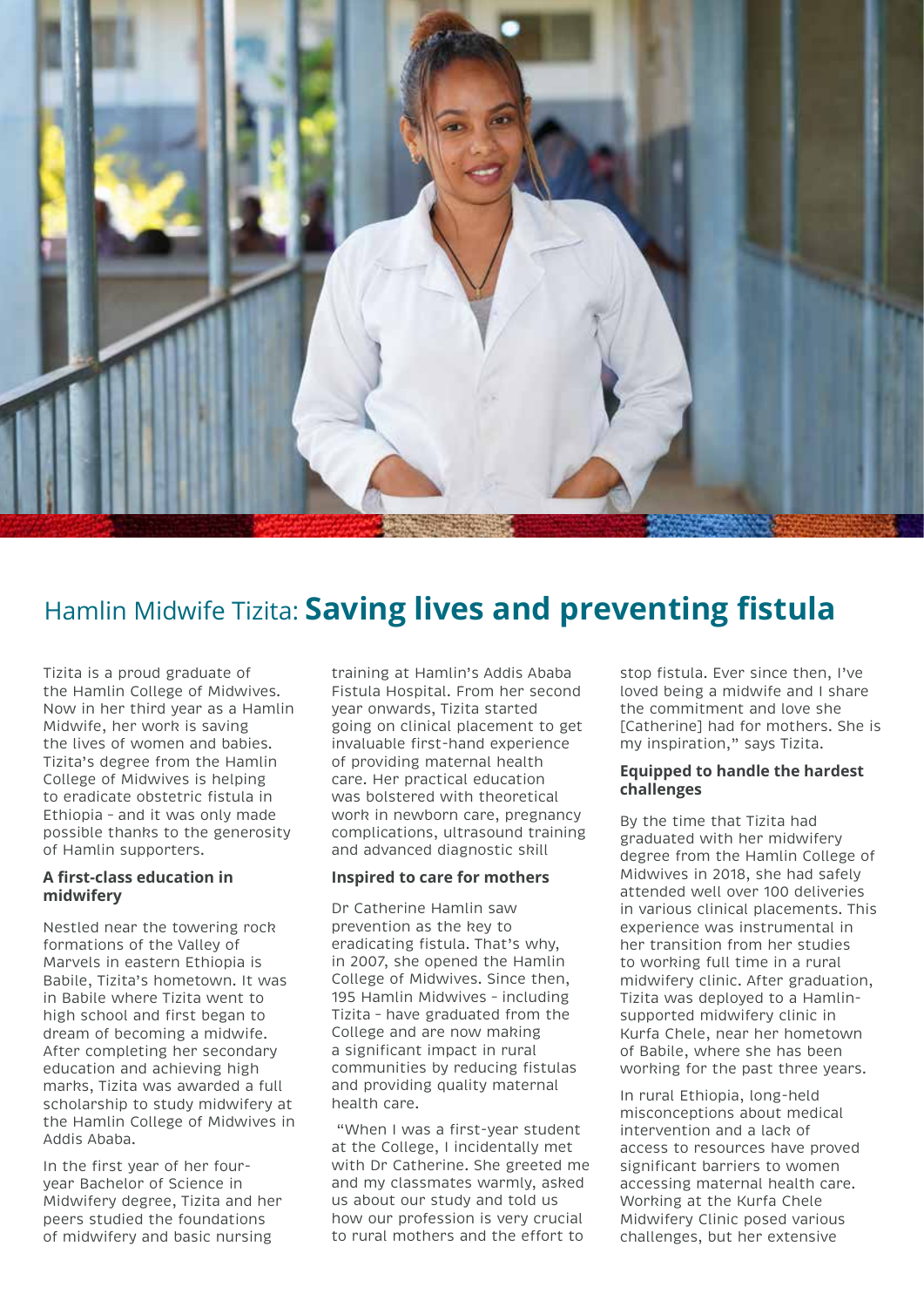

training at the Hamlin College of Midwives stood Tizita in good stead, and soon she had the trust of the local community. "We Hamlin graduates are different compared to similar professionals trained in other institutions.

The high-quality training we received at the College and the exceptional clinical placements we took made us proud and confident professionals. Wherever we go, we can easily win the trust of the community and take a leading position in the community's maternal health care.

Here in our community, we are making progress in supporting pregnant women and healthy children and are also preventing fistula – so it's very important!" explains Tizita.

#### **Hamlin Midwives save lives**

As Tizita is the only professional midwife in her community, she is often called upon to manage life-threatening childbirth complications. In those moments, the fundamental love and respect for each patient which was the cornerstone of her education at Hamlin, comes to the fore.

"I remember a mother who came to me late at night for delivery and accidentally started with a postpartum haemorrhage. She needed to be referred to a hospital immediately, otherwise she could have died. At that time, however, there was no ambulance or transport available. Then I decided to implement all the necessary steps needed and saved her life. I accompanied her to the nearby hospital on public transport to assist her. Now both her baby and she are well and healthy.



Whenever she meets me, she hugs me with love and thanks me for saving her life. We have become almost like family after the delivery," Tizita recalls.

**Tizita believes that it is essential to keep training Hamlin Midwives well into the future, explaining that "It's important because Hamlin Midwives are trained and use their skill and knowledge to support the community, preventing injuries like fistula. Starting from the training to the deployment, we are given the quality education that we need to support the community and help the mothers."**

Her job is complex but Tizita's message to the people supporting the work of Hamlin Midwives is simple: "Thank you for supporting our training in the work against fistula!"